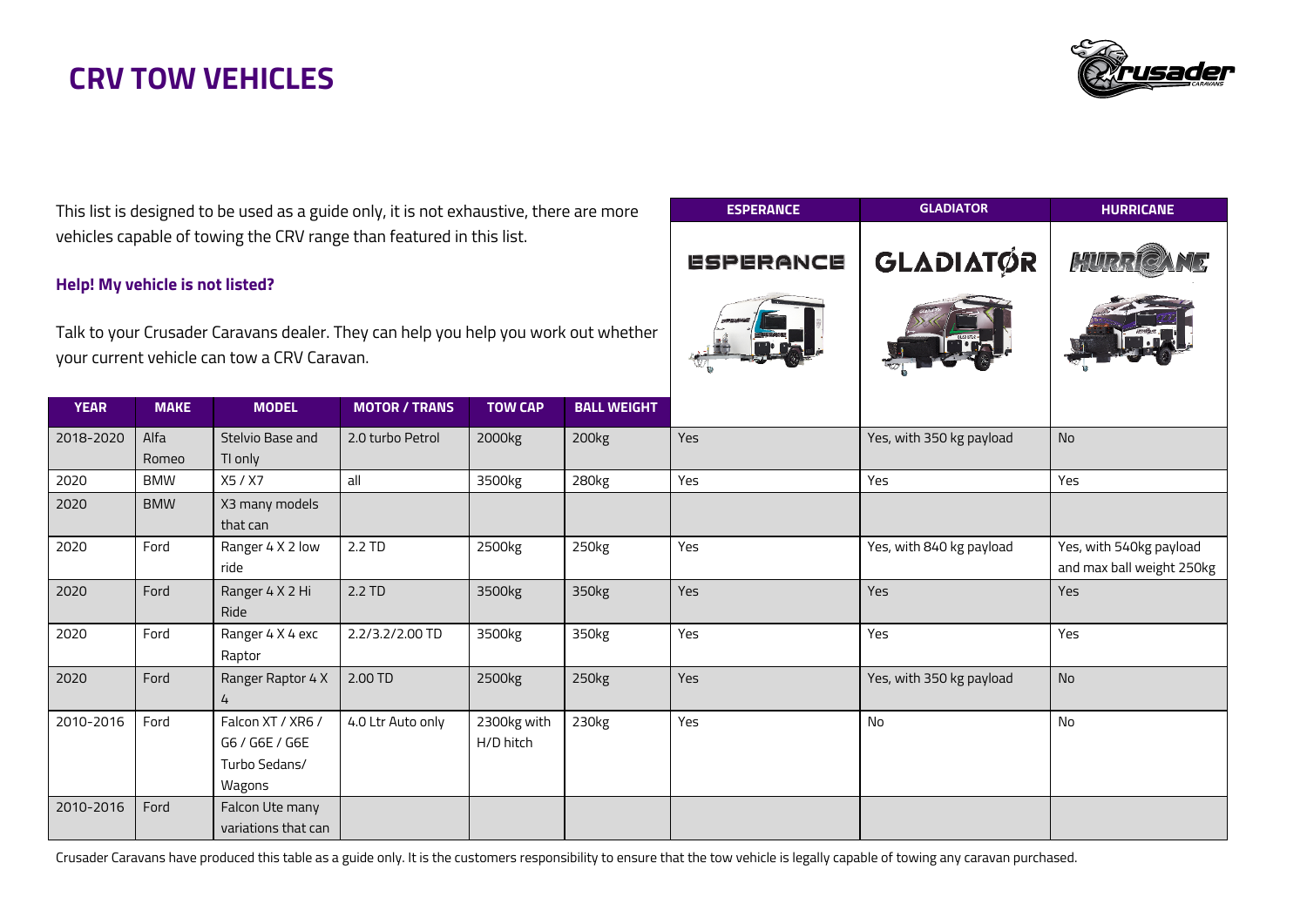

| <b>YEAR</b> | <b>MAKE</b>  | <b>MODEL</b>          | <b>MOTOR / TRANS</b> | <b>TOW CAP</b> | <b>BALL WEIGHT</b> | <b>ESPERANCE</b> | <b>GLADIATOR</b>         | <b>HURRICANE</b>          |
|-------------|--------------|-----------------------|----------------------|----------------|--------------------|------------------|--------------------------|---------------------------|
| 2015-2020   | Ford         | Everest               | 3.2 / 2.00 TD        | 3000kg         | 300kg              | Yes              | Yes                      | Yes                       |
| 2018-2020   | Ford         | Endura                | 2.0 TD               | 2000kg         | 200kg              | Yes              | Yes, with 350 kg payload | <b>No</b>                 |
| 2020        | Ford         | <b>Transit Custom</b> | 2.0 TD Manual        | 2500kg         | 250kg              | Yes              | Yes, with 840 kg payload | Yes, with 540kg payload   |
|             |              | 340S SWB              |                      |                |                    |                  |                          | and max ball weight 250kg |
| 2020        | Ford         | <b>Transit Custom</b> | 2.0 TD Auto          | 2000kg         | 200kg              | Yes              | <b>No</b>                | <b>No</b>                 |
|             |              | 340 SWB               |                      |                |                    |                  |                          |                           |
| 2020        | Ford         | <b>Transit Custom</b> | 2.0 TD Manual        | 2800kg         | 280kg              | Yes              | Yes                      | Yes, with 840kg payload   |
|             |              | 340 LWB               |                      |                |                    |                  |                          | and max ball weight 280kg |
| 2020        | Ford         | <b>Transit Custom</b> | 2.0 TD Auto          | 2000kg         | 200kg              | Yes              | No                       | No                        |
|             |              | 340 LWB               |                      |                |                    |                  |                          |                           |
| 2012-2020   | Holden       | Colarado 4 X 4        | 2.8 TD               | 3500kg         | 350kg              | Yes              | Yes                      | Yes                       |
| 2010        | Holden       | Commodore             | 3.6 V6 Petrol        | 2100kg with    | 210 <sub>kg</sub>  | Yes              | Yes, with 450 kg payload | No                        |
|             |              | sedan and wagon       |                      | H/D hitch      |                    |                  |                          |                           |
|             |              | <b>VE</b>             |                      |                |                    |                  |                          |                           |
| 2018-2020   | Holden       | Acaidia               | 3.6 V6 Petrol        | 2000kg         | 200kg              | Yes              | Yes, with 350 kg payload | No                        |
| 2016-2019   | Holden       | Captiva AWD only      | 2.2 TD / 3.2 V6      | 2000kg         | 150 <sub>kg</sub>  | Yes              | Yes, with 350 kg payload | No                        |
|             |              | not 4 X4              | Petrol               |                |                    |                  |                          |                           |
| 2020        | Isuzu        | D Max Ute 4 X 4 &     | 3.0 TD               | 3500kg         | 350kg              | Yes              | Yes                      | Yes                       |
|             |              | 4 X 2 Highride        |                      |                |                    |                  |                          |                           |
| 2012-2019   | Isuzu        | D Max Ute 4 X 4 &     | 3.0 TD               | 3000kg         | 300kg              | Yes              | Yes                      | Yes                       |
|             |              | 4 X 2 Highride        |                      |                |                    |                  |                          |                           |
| 2014-2020   | <b>Isuzu</b> | $MU-X$                | all                  | 3000kg         | 300kg              | <b>Yes</b>       | <b>Yes</b>               | Yes                       |
| 2020        | Mazda        | CX <sub>8</sub>       | 2.5 Petrol           | 1800kg         | 150kg              | Yes              | No                       | No                        |
| 2020        | Mazda        | CX <sub>8</sub>       | 2.2 TD               | 2000kg         | 150 <sub>kg</sub>  | Yes              | Yes, with 350 kg payload | No                        |
| 2010-2020   | Mazda        | CX9                   | 3.5 V6 Petrol        | 2000kg         | 150 <sub>kg</sub>  | Yes              | Yes, with 350 kg payload | No                        |
| 20202       | Mazda        | BT504X2/4X4           | 3.0 TD               | 3500kg         | 350kg              | Yes              | Yes                      | Yes                       |
| 2013-2019   | Mazda        | BT504X2/4X4           | 3.2 TD               | 3500kg         | 350kg              | Yes              | Yes                      | Yes                       |
| 2013-2019   | Mazda        | BT504X2               | 2.2 TD               | 2500kg         | 250kg              | Yes              | Yes, with 840 kg payload | Yes, with 540kg payload   |
|             |              |                       |                      |                |                    |                  |                          | and max ball weight 250kg |

Crusader Caravans have produced this table as a guide only. It is the customers responsibility to ensure that the tow vehicle is legally capable of towing any caravan purchased.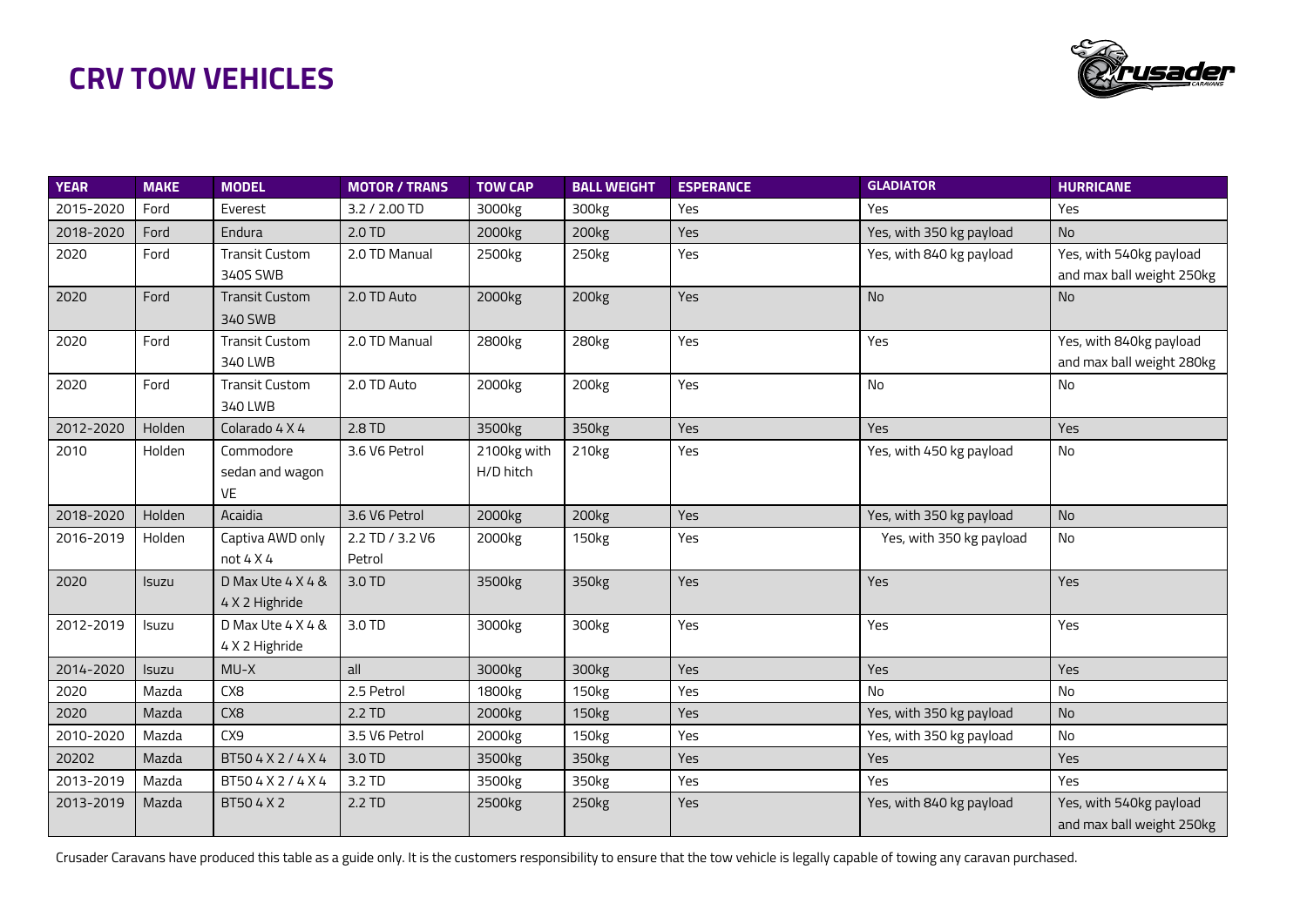

| <b>YEAR</b> | <b>MAKE</b>   | <b>MODEL</b>       | <b>MOTOR / TRANS</b> | <b>TOW CAP</b>     | <b>BALL WEIGHT</b> | <b>ESPERANCE</b>       | <b>GLADIATOR</b>         | <b>HURRICANE</b>          |
|-------------|---------------|--------------------|----------------------|--------------------|--------------------|------------------------|--------------------------|---------------------------|
| 2020        | Mitsubishi    | Outlander AWD      | 2.2 TD               | 2000kg             | 200kg              | <b>Yes</b>             | Yes, with 350 kg payload | No                        |
| 2015-2020   | Mitsubishi    | Pajero sport       | 2.4 TD               | 3100               | 310 <sub>kg</sub>  | Yes                    | <b>Yes</b>               | Yes                       |
| 2014-2020   | Mitsubishi    | Pajero (restricted | <b>Turbo Diesel</b>  | 2500kg             | 300kg              | Yes                    | Yes, with 840 kg payload | Yes, with 540kg payload   |
|             |               | ball weight at 3.  |                      |                    |                    |                        |                          |                           |
|             |               | tonne)             |                      |                    |                    |                        |                          |                           |
| 2010-2014   | Mitsubishi    | Challanger         | 2.5 TD               | 3000kg             | 300kg              | Yes                    | Yes                      | Yes                       |
| 2015-2020   | Mitsubishi    | Triton 4 X 2       | 2.4 TD / 2.4 Petrol  | 2500kg             | 250kg              | Yes                    | Yes, with 840 kg payload | Yes, with 540kg payload   |
|             |               |                    |                      |                    |                    |                        |                          | and max ball weight 250kg |
| 2020        | Mitsubishi    | Express            | <b>Turbo Diesel</b>  | 2000kg             | 200kg              | <b>Yes</b>             | Yes, with 350 kg payload | No                        |
| 2015-2020   | Mitsubishi    | Triton 4 X 4       | 2.4 TD               | 3000kg             | 300kg              | Yes                    | Yes                      | Yes                       |
| 2020        | Nissan        | X Trail            | 2.0 TD Auto          | 1650kg             | 160 <sub>kg</sub>  | Yes with 300kg payload | No                       | No                        |
| 2010-2013   | Nissan        | X Trail            | 2.5 4 cyl petrol     | 2000kg             | 150 <sub>kg</sub>  | Yes                    | No                       | No                        |
| 2020        | Nissan        | Pathfinder         | 3.5 V6 Petrol        | 2700 <sub>kg</sub> | 200kg              | Yes                    | Yes                      | No                        |
| 2010-2016   | Nissan        | Patrol Ute         | all                  | 3200kg             | 320kg              | Yes                    | Yes                      | Yes                       |
| 2010-2013   | Nissan        | Patrol Wagon       | 3.0 TD Man           | 3000kg             | 300kg              | Yes                    | Yes                      | Yes                       |
| 2018-2020   | Nissan        | Navara             | all                  | 3500kg             | 350 <sub>kg</sub>  | Yes                    | Yes                      | Yes                       |
| 2010-2013   | Nissan        | Patrol Wagon       | 3.0 TD Auto          | 2500kg             | 250 <sub>kg</sub>  | <b>Yes</b>             | Yes                      | Yes, with 540kg payload   |
|             |               |                    |                      |                    |                    |                        |                          | and max ball weight 250kg |
| 2010-2013   | Nissan        | Patrol Wagon       | 4.8 Ltr Petrol       | 3500kg             | 350kg              | Yes                    | Yes                      | Yes                       |
| 2010-2018   | <b>Nissan</b> | Navara 4 X 4       | all                  | 3000kg             | 300kg              | <b>Yes</b>             | Yes                      | Yes                       |
| 2020        | Toyota        | Kluger             | 3.5 V6 Petrol        | 2000kg             | 200kg              | Yes                    | Yes, with 350 kg payload | No                        |
| 2020        | Toyota        | Fortuna 4 X 4      | 2.8 TD               | 3100kg             | 310 <sub>kg</sub>  | Yes                    | Yes                      | Yes                       |
| 2020        | Toyota        | Prado              | 2.8 TD               | 3100kg             | 310 <sub>kg</sub>  | Yes                    | Yes                      | Yes                       |
| 2020        | Toyota        | Landcruser 200     | 4.5 TD V8            | 3500kg             | 350 <sub>kg</sub>  | Yes                    | Yes                      | Yes                       |
| 2020        | Toyota        | Hilux 4 X 4        | 2.8 TD               | 2800kg             | 280 <sub>kg</sub>  | Yes                    | Yes                      | Yes, with 840kg payload   |
| 2012-2020   | Toyota        | Hilux 4 X 4        | 3.0 TD               | 2500kg             | 250kg              | Yes                    | Yes, with 840 kg payload | Yes, with 540kg payload   |
|             |               |                    |                      |                    |                    |                        |                          | and max ball weight 250kg |
| 2020        | Toyota        | Hilux 4 X 2        | 2.7 Petrol 2.4/2.8   | 2500kg             | 250kg              | Yes                    | Yes, with 840 kg payload | Yes, with 540kg payload   |
|             |               |                    | TD                   |                    |                    |                        |                          | and max ball weight 250kg |

Crusader Caravans have produced this table as a guide only. It is the customers responsibility to ensure that the tow vehicle is legally capable of towing any caravan purchased.